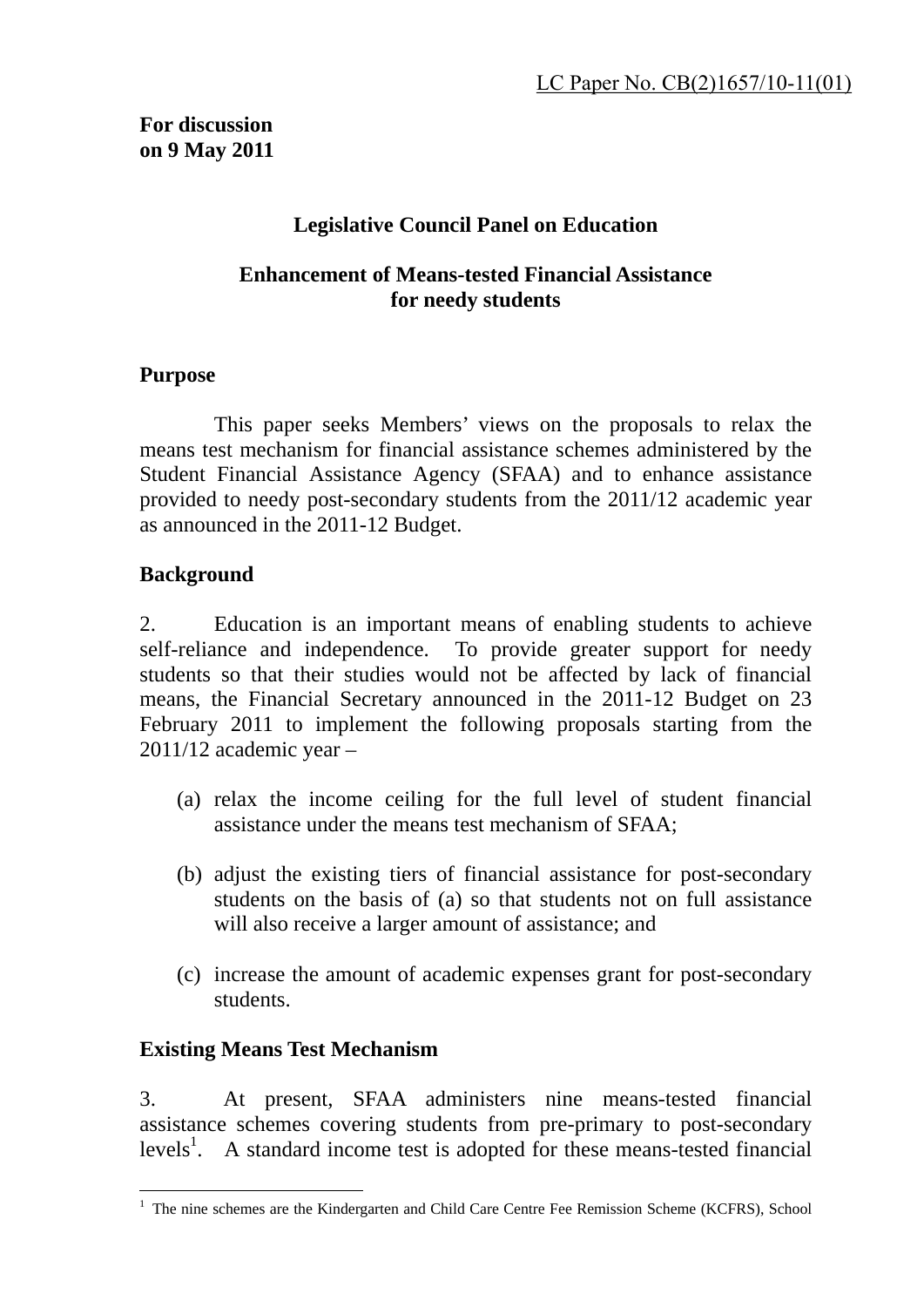assistance schemes, which operates on an Adjusted Family Income (AFI) formula -

$$
AFI = \frac{Gross annual income of the family2}{Number of family members3 + 14}
$$

The AFI calculated is then referenced against a Ready Reckoner to determine whether an applicant is eligible for any financial assistance under a particular scheme and if so, the percentage of maximum assistance receivable. The AFI cut-off points in the Ready Reckoner are adjusted annually according to the movement of the Consumer Price Index (CPI) (A). The Ready Reckoner for the 2011/12 academic year covering the nine means-tested schemes under the existing mechanism, after the annual price adjustment<sup>5</sup>, is at  $\Delta$ nnex 1 and is broadly illustrated below –

| <b>AFI</b> Value (\$) | <b>Level of Assistance</b>             |  |  |  |  |
|-----------------------|----------------------------------------|--|--|--|--|
| 0 to $21,532$         | <b>Full Assistance</b>                 |  |  |  |  |
| 21,533 to 57,502      | Varying percentages of full assistance |  |  |  |  |
|                       | depending on the scheme <sup>6</sup>   |  |  |  |  |
| Over $57,502$         | No assistance <sup>'</sup>             |  |  |  |  |

When translated into monthly family earnings, the equivalent monthly family income limits<sup>8</sup> for full level of assistance and for any assistance for

2 Gross annual income of the family includes the annual income of the applicant and the spouse, or if the applicant is unmarried, the income of his parents; 30% of the annual income of unmarried child(ren)/sibling(s) residing with the applicant if applicable; and the contribution from relative(s)/friend(s) if applicable. It excludes unavoidable medical expenses for chronically ill household member(s), which are subject to a cap that is adjusted annually according to the movement of the Consumer Price Index (A).

 $3$  The members of a family normally refer to the applicant, the spouse/the parents of an unmarried applicant, the unmarried child(ren)/sibling(s) residing with the applicant, and the dependent parents/grandparents of the applicant.

4 For single-parent families of 2 to 3 members, the "plus 1" factor in the divisor of the AFI formula will be increased to "plus 2".

<sup>5</sup> The year-on-year change of CPI (A) between 2009 and 2010 is  $+2.7\%$ .

<sup>6</sup> Means-tested financial assistance schemes for primary and secondary students consist of two levels of assistance, i.e. full and half grant. KCFRS for pre-primary children provides three assistance levels, i.e. 50%, 75% and 100% fee remission. Financial assistance schemes for post-secondary students, i.e. TSFS and FASP, comprise 17 tiers of assistance from 4% grant and 2% loan to 100% grant and loan.<br><sup>7</sup> Non-means-tested 30% tuition fee reimbursement is made to all eligible students who complete Project

Yi Jin or designated evening adult education courses. However, to be eligible for full fee reimbursement of Project Yi Jin or full/half fee reimbursement of designated evening adult education courses, the applicant has to pass the income test.

<sup>8</sup> In calculating the equivalent monthly family income limits, we have not taken into account the discount effect of counting only 30% (instead of 100%) of the income of unmarried child(ren)/sibling(s) residing

Textbook Assistance Scheme, Student Travel Subsidy Scheme, Subsidy Scheme for Internet Access Charges, Examination Fee Remission Scheme, Tertiary Student Finance Scheme – Publicly-funded Programmes (TSFS), Financial Assistance Scheme for Post-secondary Students (FASP), Tuition Fee Reimbursement for Project Yi Jin, and Financial Assistance Scheme for Designated Evening Adult Education Courses. TSFS and FASP, being the two schemes for post-secondary students, also have an asset test, where the percentage of assistance obtained after the income test may be discounted according to a sliding scale of net asset values per family member.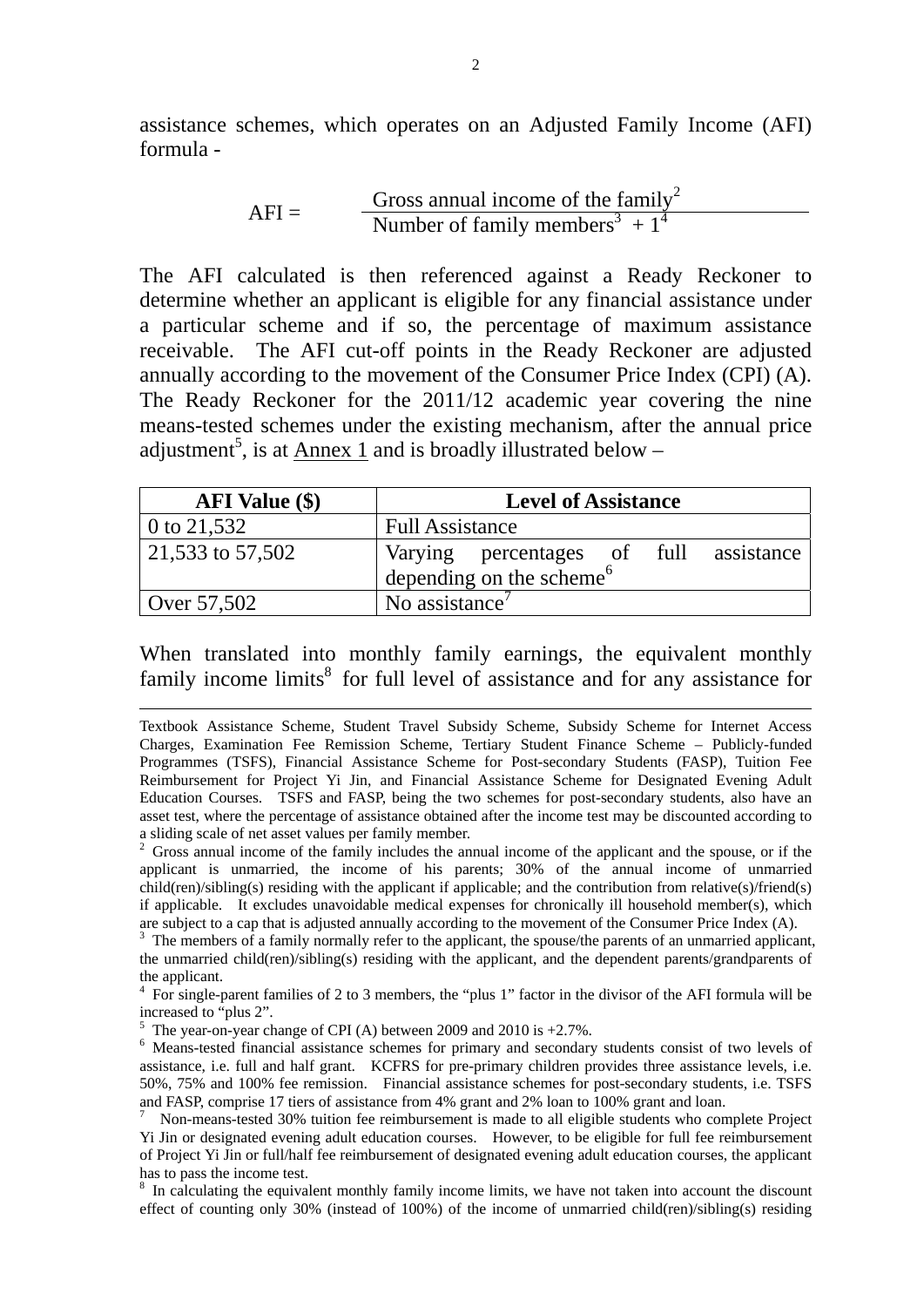different family sizes are around 40% and around 100% of the relevant median household incomes respectively**.** In the 2010/11 academic year, around 30% of all students passing the means test of SFAA receive full level of assistance.

# **Detailed Proposals**

# **(A) Relaxation of the Means Test Mechanism of SFAA**

(i) Relaxing the threshold for full level of assistance

4. To provide enhanced support for needy students, we propose to relax the income ceiling for the full level of student financial assistance under the means test mechanism of SFAA starting from the 2011/12 academic year. It is estimated that this relaxation would increase the percentage of full assistance beneficiaries from around 30% at present to about 50% out of the total number of recipients.

5. Specifically, we propose to relax the eligibility for full level of assistance by making the following changes:

 (a) Relax the AFI threshold for full level of assistance in respect of all family sizes, from \$21,532 as mentioned in paragraph 3 above under the existing mechanism to \$29,738 in the 2011/12 academic year.

 For post-secondary students, the new AFI threshold of \$29,738 for full level of assistance would be effected by merging the existing first five tiers of assistance (covering 82% to 100% of the maximum level of grant assistance) in the Ready Reckoner applicable to the financial assistance schemes for post-secondary students, i.e. the Tertiary Student Finance Scheme – Publicly-funded Programmes (TSFS) and the Financial Assistance Scheme for Post-secondary Students (FASP). This new AFI threshold, when translated into monthly family income, is equivalent to around 53% of the median monthly household income of a 4-member household<sup>9</sup>. This new AFI threshold for full level of assistance will also apply to needy pre-primary, primary and secondary students.

 (b) Further relax the AFI threshold for full level of assistance for 3-member families from \$29,738 to \$36,000.

with the applicant given the many possible permutations depending on the precise family compositions.

<sup>9</sup> According to the Quarterly Report on General Household Survey for the  $2<sup>nd</sup>$  quarter of 2010 published by the Census & Statistics Department, the median monthly household income of a 4-member household was \$23,600 in that quarter.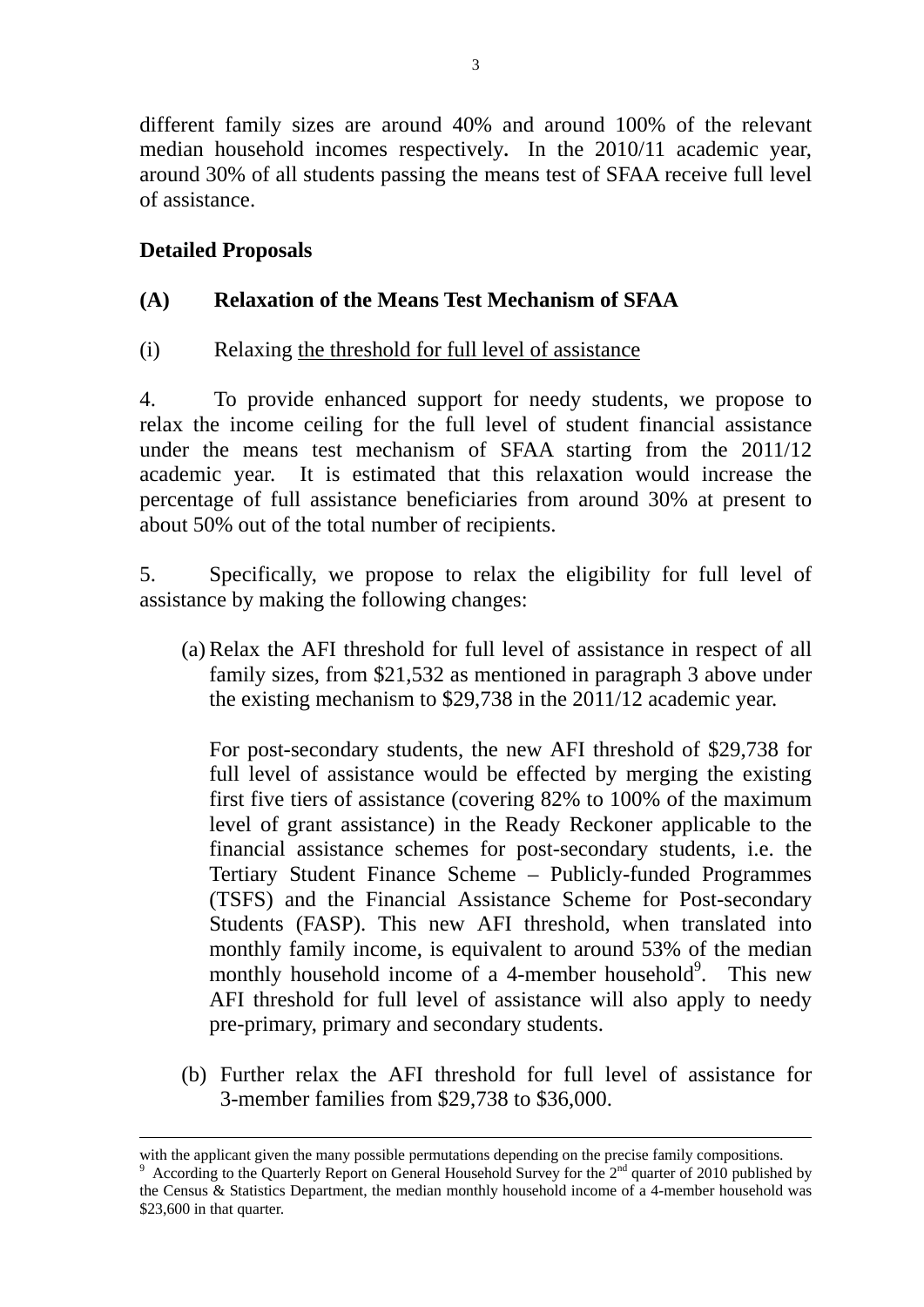We propose this further adjustment primarily for the purpose of taking care of smaller families, having regard to the survey findings that 2-member and 3-member households tend to have higher per capita expenditure<sup>10</sup>, and hence relatively less room to deploy resources at times of need. As a result, the equivalent monthly family income limit for full assistance in the case of 3-member families will be raised from \$7,177 under the existing mechanism to \$12,000, which is equivalent to 67% of the median monthly household income of a 3-member household in the  $2<sup>nd</sup>$ quarter of 2010.

 As for 2-member families, the profile of applicant families indicates that the vast majority of two-member applicant families have been single-parent families. Under the existing income test mechanism of SFAA, they are treated as if they were 3-member families, through increasing the "plus 1" factor in the divisor of the AFI formula to "plus 2", and hence they are subject to a higher AFI threshold for full level of assistance than ordinary two-member families, an arrangement which is more beneficial to them. In future, along the same principle, these families would continue to be treated as if they were 3-member families, and thus will be subject to the revised AFI threshold for full level of assistance for ordinary three-member families, i.e. \$36,000, or an equivalent monthly family income limit of \$12,000. We consider that this income limit for full level of assistance reasonable in the case of two-member single-parent families, and hence do not see the need to further relax the AFI threshold for full level of assistance for two-member families.

(c) Further relax the AFI threshold for full level of assistance for 4-member families from \$29,738 to \$33,120.

 Following the further relaxation of the AFI threshold for full level of assistance for 3-member families, we propose to adjust the AFI threshold for full level of assistance in respect of 4-member families accordingly, in order to maintain the relativity in the eligibility for full level of assistance between 3-member families and 4-member families. As a result, the equivalent monthly family income limit for full level of assistance of 4-member families will be increased from \$8,971 under the existing

1

<sup>&</sup>lt;sup>10</sup> According to the 2004-05 Household Expenditure Survey conducted by the Census & Statistics Department, the monthly expenditures per person for a 2- and a 3-member household were \$7,929 and \$6,094 respectively, which were visibly higher than that of a 4- and a 5-member household (i.e. about \$5,200).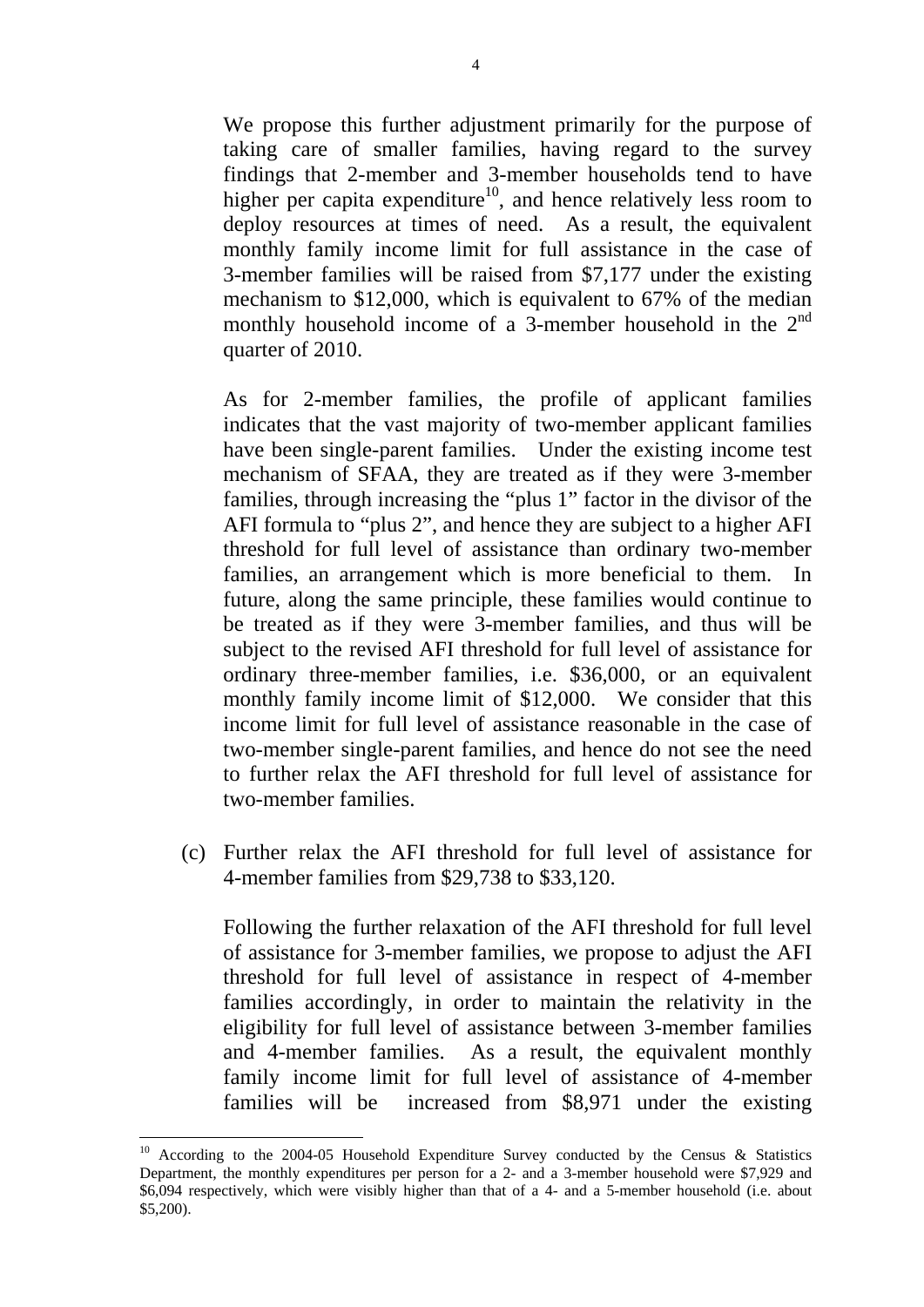mechanism to \$13,800, which is equivalent to 58% of the median monthly household income of a 4-member household in the  $2<sup>nd</sup>$ quarter of 2010.

6. The AFI thresholds for both full level of assistance and any student financial assistance in respect of different family sizes together with the equivalent monthly family income limits as translated from the AFI formula in the 2011/12 academic year would be as follows -

| Family<br><b>Size</b> | <b>New AFI</b><br>threshold<br>for full<br>level of<br>assistance | <b>Equivalent monthly</b><br>family income limit<br>for full assistance | $%$ of<br>median<br>monthly<br>household<br>income<br>(Q2 2010) | AFI<br>threshold<br>for any<br>assistance | Equivalent<br>monthly<br>family<br>income limit<br>for any<br>assistance | $%$ of<br>median<br>monthly<br>household<br>income<br>(Q2 2010) |
|-----------------------|-------------------------------------------------------------------|-------------------------------------------------------------------------|-----------------------------------------------------------------|-------------------------------------------|--------------------------------------------------------------------------|-----------------------------------------------------------------|
|                       | \$29,738                                                          | (S3,588)<br>\$4,956                                                     | 76%                                                             | \$57,502                                  | \$9,583                                                                  | 147%                                                            |
| $\overline{2}$        | \$29,738                                                          | $$7,434$ <sup>11</sup><br>$(\$5,383)$                                   | 53%                                                             | \$57,502                                  | $$14,375$ <sup>12</sup>                                                  | 103%                                                            |
| 3                     | \$36,000                                                          | $$12,000^{13}$<br>$(\$7,177)$                                           | 67%                                                             | \$57,502                                  | $$19,167$ <sup>14</sup>                                                  | 106%                                                            |
| $\overline{4}$        | \$33,120                                                          | \$13,800<br>$(\$8,971)$                                                 | 58%                                                             | \$57,502                                  | \$23,959                                                                 | 102%                                                            |
| 5                     | \$29,738                                                          | \$14,869<br>(\$10,766)                                                  | 51%                                                             | \$57,502                                  | \$28,751                                                                 | 99%                                                             |
| 6                     | \$29,738                                                          | \$17,347<br>(\$12,560)                                                  | 53%                                                             | \$57,502                                  | \$33,542                                                                 | 103%                                                            |

N.B. Figures in brackets indicate the limits under the existing mechanism before relaxation.

The thresholds for full level of assistance would be adjusted annually in accordance with the existing price adjustment mechanism, i.e. according to the annual movement of CPI (A). According to the latest estimates, the proposed relaxation of income thresholds for full level of assistance as set out in paragraphs 4 to 5 above would raise the assistance level of around 98 000 students, including 84 000 pre-primary, primary and secondary students and 14 000 post-secondary students, to the full level of assistance. The percentage of students receiving full level of assistance would be substantially increased from around 30% at present to around 59% of all beneficiaries in the 2011/12 academic year, with breakdown by study level as follows –

1

<sup>&</sup>lt;sup>11</sup> Monthly family income limit for full level of assistance for 2-member single-parent families is increased to \$12,000.

 $12$  Monthly family income limit for any assistance for 2-member single-parent families is increased to \$19,167.

 $13$  Monthly family income limit for full level of assistance for 3-member single-parent families is increased to \$13,800.

<sup>&</sup>lt;sup>14</sup> Monthly family income limit for any assistance for 3-member single-parent families is increased to \$23,959.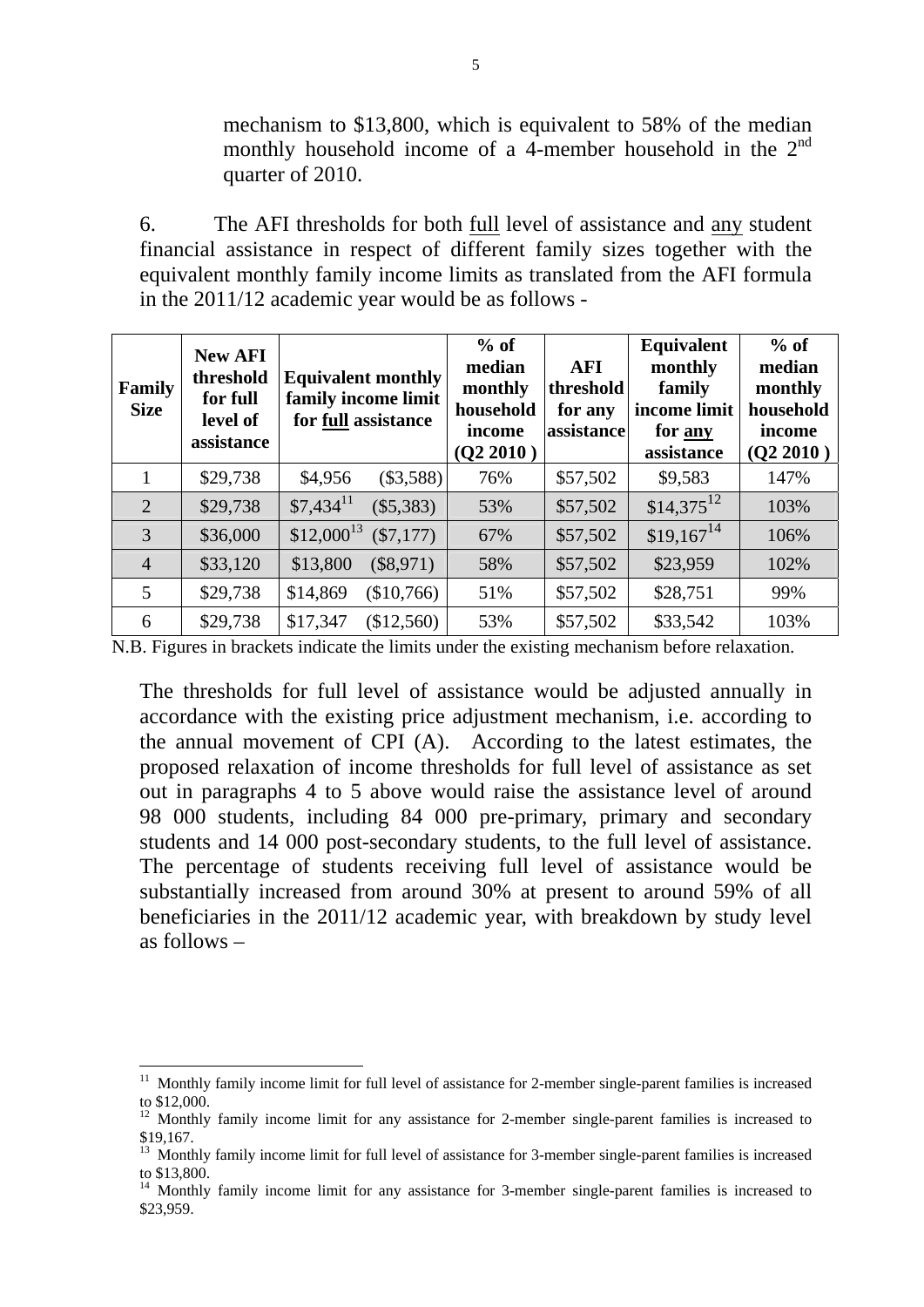| <b>Study Level</b>                   | Number of<br>students<br>receiving<br>student<br>financial<br>assistance | No. of students<br>receiving full level<br>of assistance<br>under the existing<br>mechanism | <b>Additional no. of</b><br>students receiving<br>full level of<br>assistance after<br>relaxation of AFI<br>thresholds for full<br>level of assistance | Total no. of<br>students<br>receiving full<br>level of<br>assistance after<br>the relaxation |  |
|--------------------------------------|--------------------------------------------------------------------------|---------------------------------------------------------------------------------------------|--------------------------------------------------------------------------------------------------------------------------------------------------------|----------------------------------------------------------------------------------------------|--|
|                                      | (a)                                                                      | (b)                                                                                         | (c)                                                                                                                                                    | $(d) = (b)+(c)$                                                                              |  |
| Pre-primary<br>children              | 30 000                                                                   | 13 000 (43%)                                                                                | 12 000                                                                                                                                                 | 25 000 (83%)                                                                                 |  |
| Primary and<br>secondary<br>students | 278 000                                                                  | 82 000 (29%)                                                                                | 72 000                                                                                                                                                 | 154 000 (55%)                                                                                |  |
| Post-secondary<br>students           | 52 000                                                                   | 19 000 (37%)                                                                                | 14 000                                                                                                                                                 | 33 000 (63%)                                                                                 |  |
| <b>Total</b>                         | 360 000                                                                  | 114 000 (32%)                                                                               | 98 000                                                                                                                                                 | 212 000 (59%)                                                                                |  |

N.B. Figures in brackets indicate the percentage share of the relevant total number of students receiving financial assistance.

### (ii) Adjusting the tiers of assistance for post-secondary students

7. Following the merging of the first five tiers of assistance in the Ready Reckoner applicable to post-secondary students to help define the new AFI threshold for full level of assistance as proposed in the preceding paragraphs, we propose to simplify and revise the remaining 12 tiers of assistance in the Ready Reckoner for post-secondary students such that those who are not eligible for full level of assistance would also receive a greater amount of assistance. This would also help expedite the application procedures for both TSFS and FASP.

8. Specifically, we propose, on top of relaxing the threshold for full level of assistance by merging the first five tiers of assistance in the Ready Reckoner as proposed in the preceding paragraphs, that we consolidate the remaining 12 tiers of assistance into four tiers as set out below -

| <b>Existing</b><br><b>Tiers of</b><br><b>Assistance</b> | Existing % of<br>maximum<br>grant<br>assistance | Existing % of<br>maximum loan<br>assistance | <b>New Tiers</b><br><sub>of</sub><br><b>Assistance</b> | New % of<br>maximum<br>grant and loan<br>assistance |
|---------------------------------------------------------|-------------------------------------------------|---------------------------------------------|--------------------------------------------------------|-----------------------------------------------------|
| $1 - 5$                                                 | 82% to 100%                                     | 83% to 100%                                 |                                                        | 100%                                                |
| $6 - 8$                                                 | 53% to 72%                                      | 50% to 72%                                  | າ                                                      | 75%                                                 |
| $9 - 11$                                                | 28% to 44%                                      | 24% to 39%                                  | 3                                                      | 50%                                                 |
| $12 - 14$                                               | 11% to 21%                                      | 8% to 16%                                   |                                                        | 25%                                                 |
| $15 - 17$                                               | 4\% to 8\%                                      | 2% to 6%                                    |                                                        | 15%                                                 |

With the above consolidation of the existing tiers of assistance,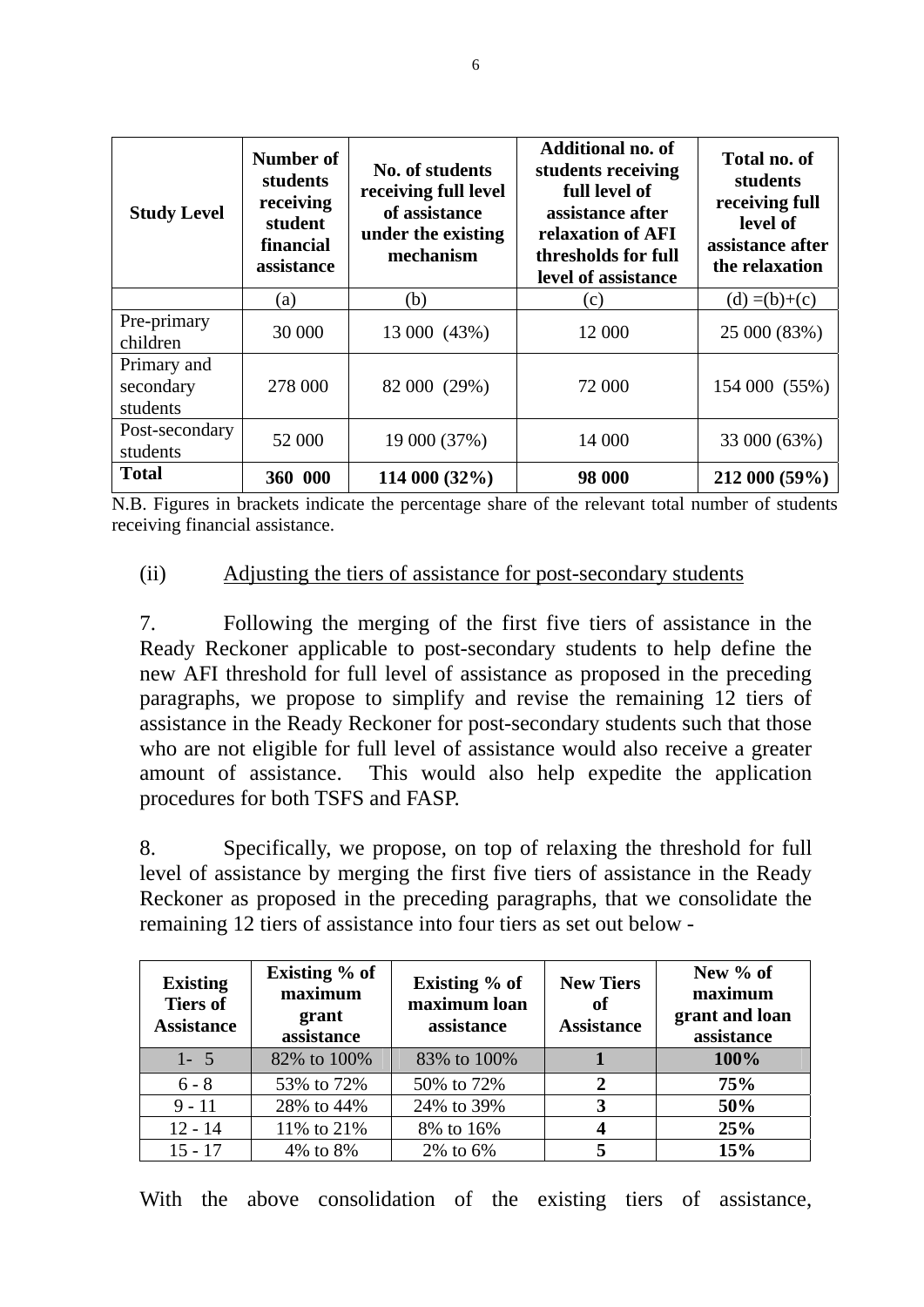post-secondary students who apply for assistance under TSFS or FASP and are eligible for less than full level of assistance under the means test would be eligible for an increase in the amount of grant and loan receivable. The proposal is estimated to benefit around 19 000 post-secondary students who pass the means test of SFAA but are eligible to receive less than full assistance in the 2011/12 academic year. The proposal is also estimated to benefit around 1 200 pre-primary children under KCFRS in the 2011/12 academic year, whose assistance level would be raised from 50% fee remission level to 75% fee remission level due to the relaxation of the AFI threshold for 75% assistance.

9. The new Ready Reckoner under the relaxed means test mechanism of SFAA, after incorporating the changes and improvements as set out in paragraphs 4 to 8 above, for the 2011/12 academic year is at Annex 2. The cut-off points in the new Ready Reckoner would be adjusted annually in accordance with the existing price adjustment mechanism, i.e. according to the annual movement of CPI (A).

### **(B) Increasing the Amount of Academic Expenses Grant for Needy Post-secondary Students**

10. At present, post-secondary students eligible for financial assistance under TSFS or FASP can receive a grant to help cover tuition fees and an academic expenses grant. In the 2010/11 academic year, the maximum amount of academic expenses grant ranges from \$3,210 to \$34,380 per year, depending on the type, discipline and level of the study programme enrolled by the student.

11. To provide enhanced support for needy post-secondary students, we propose that an additional amount of academic expenses grant be provided to all post-secondary students eligible for assistance under TSFS or FASP according to the result of the means test with effect from the 2011/12 academic year. Specifically, each post-secondary student eligible for full level of assistance will be eligible to receive an additional amount of academic expenses grant of \$1,000 per year, whilst those who are eligible for less than full assistance would receive an additional grant amount proportionate to the level of assistance they receive on the basis of the relaxed means test. The additional amount of academic expenses grant will be disbursed together with their original grant entitlement. Students can flexibly deploy the whole sum of the academic expenses grant to meet the academic expenses, such as to purchase textbooks and reference books, or to acquire, replace or upgrade the necessary study aids, including computer and related equipment. The new measure is estimated to benefit around 52 000 post-secondary students who can pass the means test in the 2011/12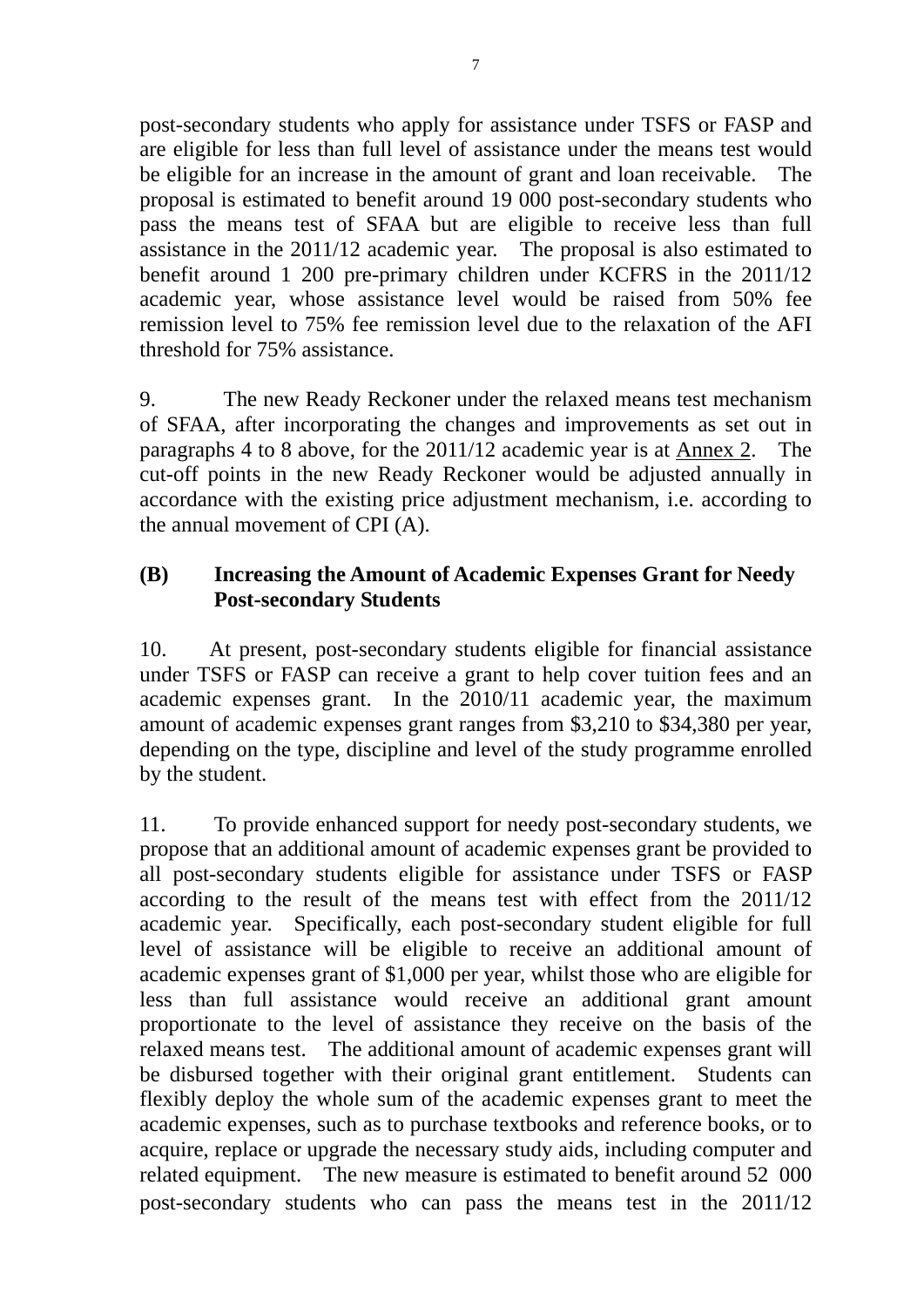academic year. The additional amount of grant will be adjusted annually as part of the academic expenses grant in accordance with the existing price adjustment mechanism.

# **Financial Implications**

12. The above proposals would entail additional financial implications on a recurrent basis. We estimate that the proposal to relax the income thresholds for full level of assistance as set out in paragraphs 4 to 6 above would entail additional recurrent expenditure of around \$429 million in means-tested grants in 2011-12; and the proposal to adjust the existing tiers of assistance for post-secondary students as set out in paragraphs 7 to 8 above would entail additional recurrent expenditure of around \$102 million in means-tested grants in 2011-12. In addition, the new Ready Reckoner at Annex 2 arising from these relaxation proposals would not only apply to means-tested grants but also means-tested loans for post-secondary students. The estimated amount of additional means-tested loans to be disbursed is about \$79 million in 2011-12. On the other hand, the proposal to increase the academic expenses grant for needy post-secondary students would result in additional recurrent expenditure of around \$41 million in 2011-12.

# **Implementation Timetable**

13. We aim to implement the proposals to relax the means test of SFAA and to increase the amount of academic expenses grant for needy post-secondary students from the 2011/12 academic year. SFAA has started processing the applications for student financial assistance for the new academic year of 2011/12. It is crucial to secure the approval of the Legislative Council of the proposals as early as possible so that SFAA can assess the level of assistance of the applicants according to the new relaxed means test mechanism, and disburse assistance to the first batch of needy students as early as in August 2011.

# **Advice Sought**

14. Subject to Members' views, we would seek funding approval from the Finance Committee on 27 May 2011 so that the proposals to relax the means test of SFAA and to increase the amount of academic expenses grant for needy post-secondary students can be implemented from the 2011/12 academic year.

Education Bureau Student Financial Assistance Agency May 2011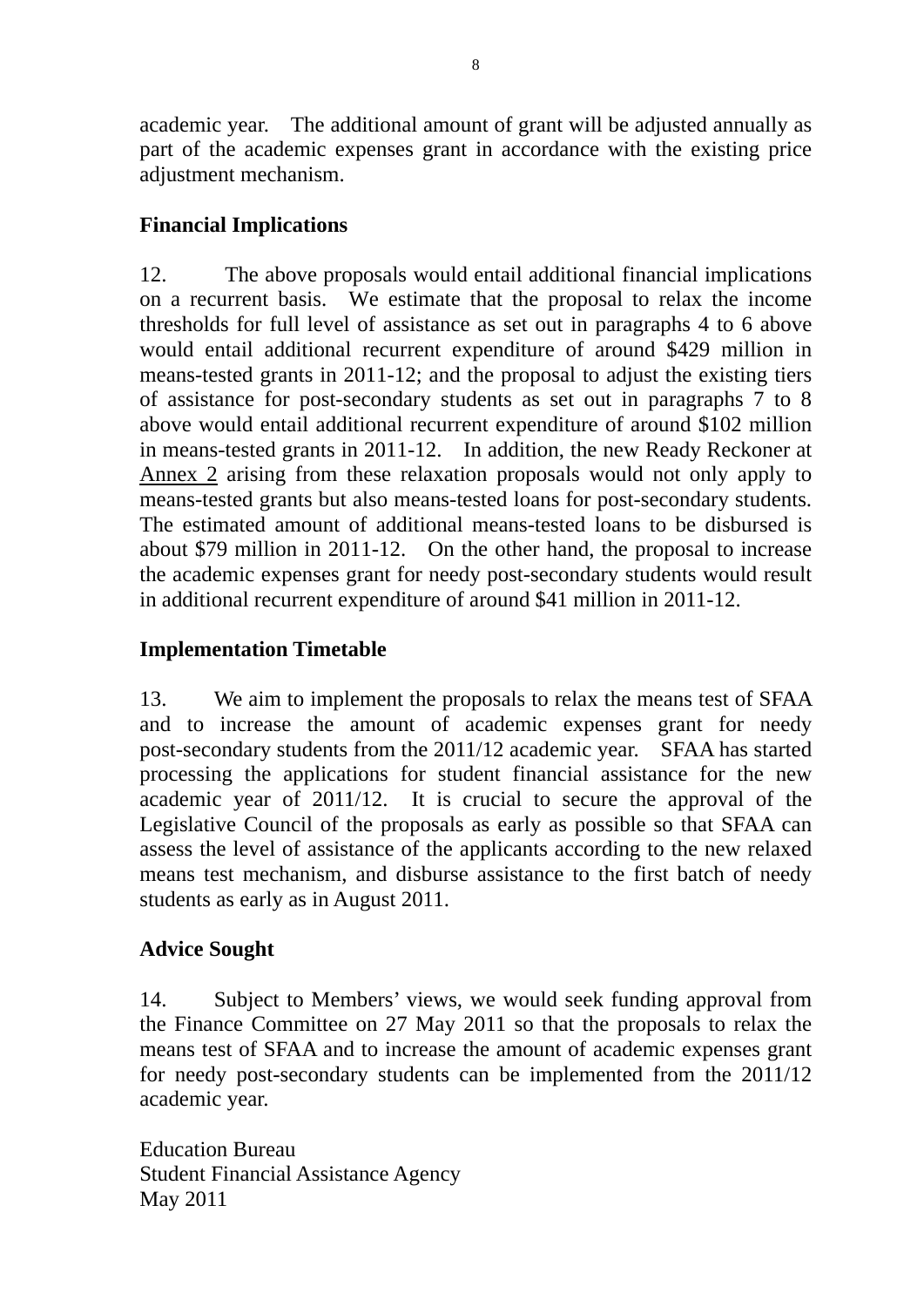#### **Ready Reckoner for Income Test for 2011/12 academic year (under the existing mechanism)**

| No.            | <b>AFI Value between (\$)</b> |     |        |                      |            |                  | <b>Level of assistance</b> |                   |                |
|----------------|-------------------------------|-----|--------|----------------------|------------|------------------|----------------------------|-------------------|----------------|
|                |                               |     |        | <b>TSFS and FASP</b> |            | STSS, STAS, IAS, |                            |                   |                |
|                |                               |     |        | $%$ of max           | $%$ of max | <b>EFRS</b>      | <b>KCFRS</b>               | <b>PYJ</b>        | <b>FAEAEC</b>  |
|                |                               |     |        | grant                | loan       |                  |                            |                   |                |
|                | $\mathbf{0}$                  | and | 21,532 | 100%                 | 100%       |                  |                            | Full assistance   |                |
| $\overline{2}$ | 21,533                        | and | 22,910 | 95%                  | 96%        |                  | 75% fee remission          |                   |                |
| 3              | 22,911                        | and | 25,188 | 91%                  | 92%        |                  | (AFI at or                 |                   |                |
| 4              | 25,189                        | and | 27,466 | 86%                  | 88%        |                  | below                      |                   |                |
| 5              | 27,467                        | and | 29,738 | 82%                  | 83%        |                  | \$31,298)                  |                   |                |
| 6              | 29,739                        | and | 31,967 | 72%                  | 72%        |                  |                            |                   |                |
|                | 31,968                        | and | 34,196 | 63%                  | 61%        |                  | Half fee remission         | 30%<br>assistance |                |
| 8              | 34,197                        | and | 36,427 | 53%                  | 50%        |                  |                            |                   |                |
| 9              | 36,428                        | and | 38,652 | 44%                  | 39%        | Half             |                            |                   | Half           |
| 10             | 38,653                        | and | 40,824 | 36%                  | 31%        | assistance       |                            |                   | assistance     |
| 11             | 40,825                        | and | 42,997 | 28%                  | 24%        |                  | (AFI above                 |                   |                |
| 12             | 42,998                        | and | 45,173 | 21%                  | 16%        |                  | \$31,298)                  |                   |                |
| 13             | 45,174                        | and | 47,343 | 13%                  | 9%         |                  |                            |                   |                |
| 14             | 47,344                        | and | 49,582 | 11%                  | 8%         |                  |                            |                   |                |
| 15             | 49,583                        | and | 51,817 | 8%                   | 6%         |                  |                            |                   |                |
| 16             | 51,818                        | and | 54,055 | 6%                   | 4%         |                  |                            |                   |                |
| 17             | 54,056                        | and | 57,502 | 4%                   | 2%         |                  |                            |                   |                |
| 18             | Over                          |     | 57,502 | 0%                   | 0%         | Nil              | Nil                        |                   | 30% assistance |

#### Means-tested Financial Assistance Schemes

TSFS - Tertiary Student Finance Scheme - Publicly-funded Programmes

FASP - Financial Assistance Scheme for Post-secondary Students

STSS - Student Travel Subsidy Scheme

STAS - School Textbook Assistance Scheme

IAS - Subsidy Scheme for Internet Access Charges

EFRS - Examination Fee Remission Scheme

KCFRS - Kindergarten and Child Care Centre Fee Remission Scheme

PYJ - Tuition Fee Reimbursement for Project Yi Jin

FAEAEC - Financial Assistance Scheme for Designated Evening Adult Education Courses

#### Asset Test - Sliding Scale of Net Asset Values Per Family Member for Discounting Grant and Loan Assistance (only for TSFS and FASP)

(for 2011/12 academic year)

| Net Asset Value Per Family Member | Discounting Factor of                    |
|-----------------------------------|------------------------------------------|
| Over \$561,000                    | $-100\%$ (i.e.no assistance)             |
| \$471,001 to \$561,000            | $-80\%$                                  |
| \$381,001 to \$471,000            | $-60%$                                   |
| \$301,001 to \$381,000            | $-40%$                                   |
| \$199,001 to \$301,000            | $-20%$                                   |
| \$199,000 or below                | $-0\%$ (i.e. no reduction of assistance) |